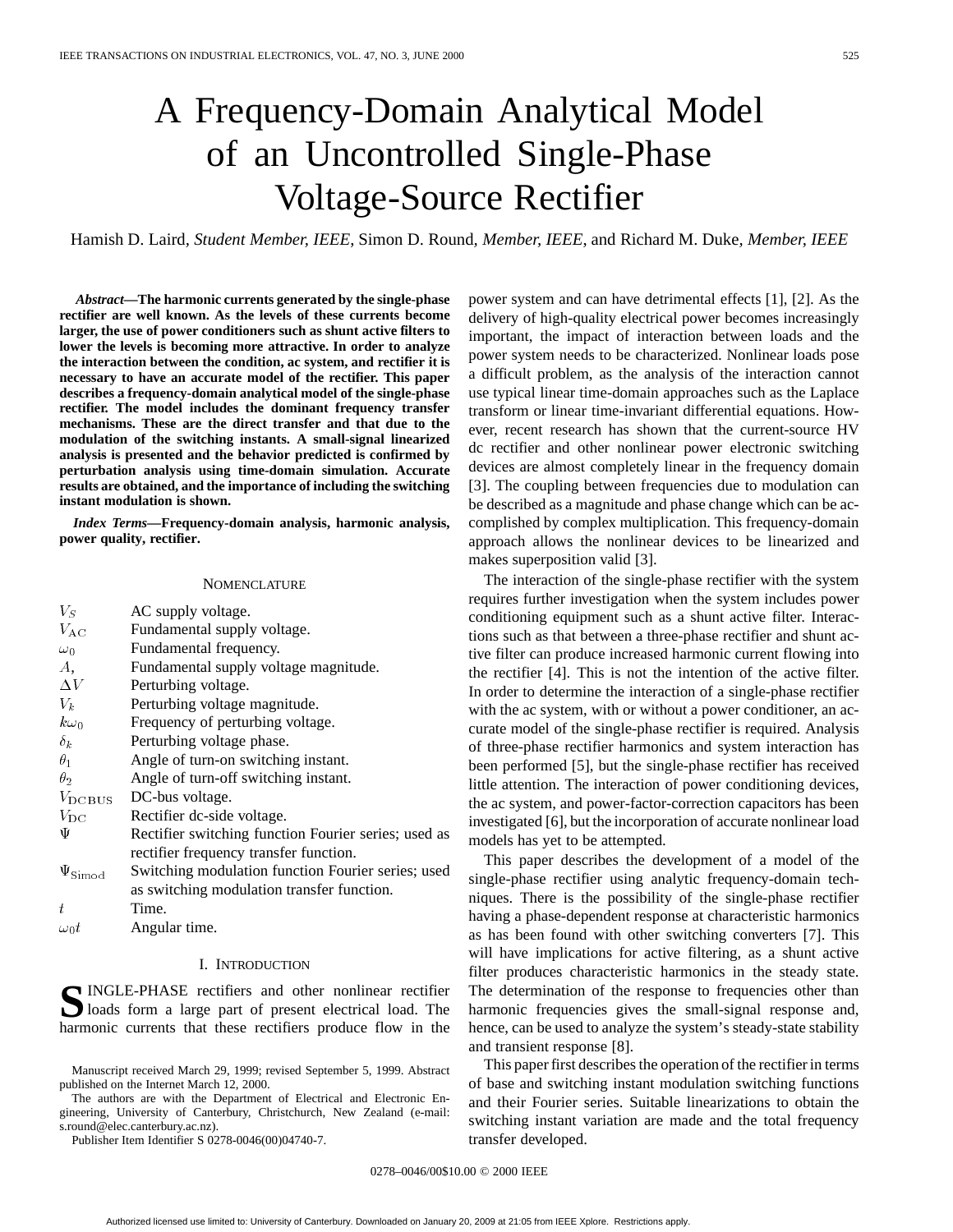

Fig. 1. Single-phase rectifier.



Fig. 2. Switching function of single-phase rectifier.

# II. FREQUENCY MODULATION

The single-phase voltage-source rectifier operates as a modulator, since its primary function is to convert the fundamental power frequency  $\omega_0$  (50 or 60 Hz) to dc (0 Hz). Modulation is achieved by the alternate switching action of diodes. As each diode is uncontrolled, the times at which the diodes switch (the switching instants or equivalent switching instant angles) are determined by the circuit conditions rather than by a switching control system such as that in a thyristor-controlled rectifier. The typical single-phase rectifier is shown in Fig. 1. Because of the desire for inexpensive construction, the rectifier typically operates in discontinuous current conduction mode and the value of the inductance  $L$  is small.

# *A. Base Switching Function*

The typical switching function  $\Psi$  of the diode rectifier, shown in Fig. 2, represents the switching of the alternate diode pairs, (1 and 2, and 3 and 4, in Fig. 1), to connect the supply voltage  $V_S$  to the dc-bus capacitor  $C$  and the load  $R$  through the inductor. The switching function shows diode pair 1 and 2's turn-on switching instant indicated by the angle  $\theta_1$  and the turn-off switching instant, angle  $\theta_2$ . The switchings for diode pair 3 and 4 are in the voltage's  $V_S$  negative half cycle at angles  $\pi + \theta_1$  and  $\pi + \theta_2$ . The switching function is given in Fourier series form in (1).This switching function operates as a frequency transfer function in that it describes the way an ac-side frequency is transferred to the dc side ching function operates as a frequency transfer function<br>it describes the way an ac-side frequency is transfer<br>dc side<br> $\frac{4}{m\pi} \sin\left(\frac{m\theta_1 - m\theta_2}{2}\right) \sin\left(m\omega_0 t - \frac{m\theta_1 + m\theta_2}{2}\right)$ 

$$
\Psi = \frac{4}{m\pi} \sin\left(\frac{m\theta_1 - m\theta_2}{2}\right) \sin\left(m\omega_0 t - \frac{m\theta_1 + m\theta_2}{2} + \frac{\pi}{2}\right)
$$
  
for  $m = 1, 3, 5, 7 \cdots$   

$$
\Psi = 0, \quad \text{for } m = 0, 2, 4, 6 \cdots.
$$
 (1)



Fig. 3. DC-side voltage due to modulation from the ac voltage

The product of the switching function with an ac supply voltage of arbitrary frequency  $k\omega_0 t$  and phase  $\delta_k$  gives the Fourier series for the resulting dc-side voltage  $V_{\text{DC}}$ 

$$
V_{\rm DC} = \frac{2}{m\pi} \sin\left[\frac{m\theta_1 - m\theta_2}{2}\right]
$$

$$
\cdot \left(\sin\left[(m+k)\omega_0 t + \delta_k - \frac{m\theta_1 + m\theta_2}{2} + \frac{\pi}{2}\right]\right)
$$

$$
+ \sin\left[(m-k)\omega_0 t - \delta_k - \frac{m\theta_1 + m\theta_2}{2} + \frac{\pi}{2}\right]\right),
$$
for  $m = 1, 3, 5, 7 \cdots$ 
$$
V_{\rm DC} = 0, \quad \text{for } m = 0, 2, 4, 6 \cdots.
$$
 (2)

Fig. 3 shows the typical dc-side voltage waveform  $V_{\text{DC}}$  for a fundamental  $(k = 1)$  applied voltage.

The pattern of frequency transfers described mathematically by (2) can be seen in the lattice diagram in Fig. 4 where for a given ac voltage input of frequency  $k\omega_0t$  the frequencies of the resulting dc-side voltage  $V_{\text{DC}}$  can be determined. When a fundamental frequency, which corresponds to  $k = 1$ , is applied, the resulting dc-side frequencies are 0 Hz, 100 Hz,  $200$  Hz $\cdots$ . This is the normal operating condition of a single-phase rectifier and forms the base operating condition or unperturbed case for the following small-signal analysis. When a nonharmonic perturbing voltage, corresponding to  $k$  having a noninteger value, is applied, the resultant dc-side frequencies are also noninteger multiples of the fundamental frequency and the corresponding frequencies, magnitudes, and phases are given by (2). As a graphical example, the dc-side frequencies that result from the 30-Hz  $(k = 0.6)$  component of an ac-side voltage made up of the base case fundamental voltage and a 30-Hz perturbing voltage are shown by the dashed lines in Fig. 4. The dc-side frequencies are 20, 80, voltage and a 30-Hz perturbing voltage are shown by the dashed lines in Fig. 4. The dc-side frequencies are 20, 80, 120, and 180 Hz, corresponding alternately to  $(m-k)\omega_0 t$  and  $(m + k)\omega_0 t$  in (2).

# *B. Switching Instant Modulation Spectrum*

Any ac-side supply voltage can change or modulate the turn-on and turn-off switching instants. The frequency components that arise from this switching instant modulation can be determined using the spectrum determined by Swcharz's analysis of the pulse duration modulator [9]. As an example the spectrum that results from the modulation

;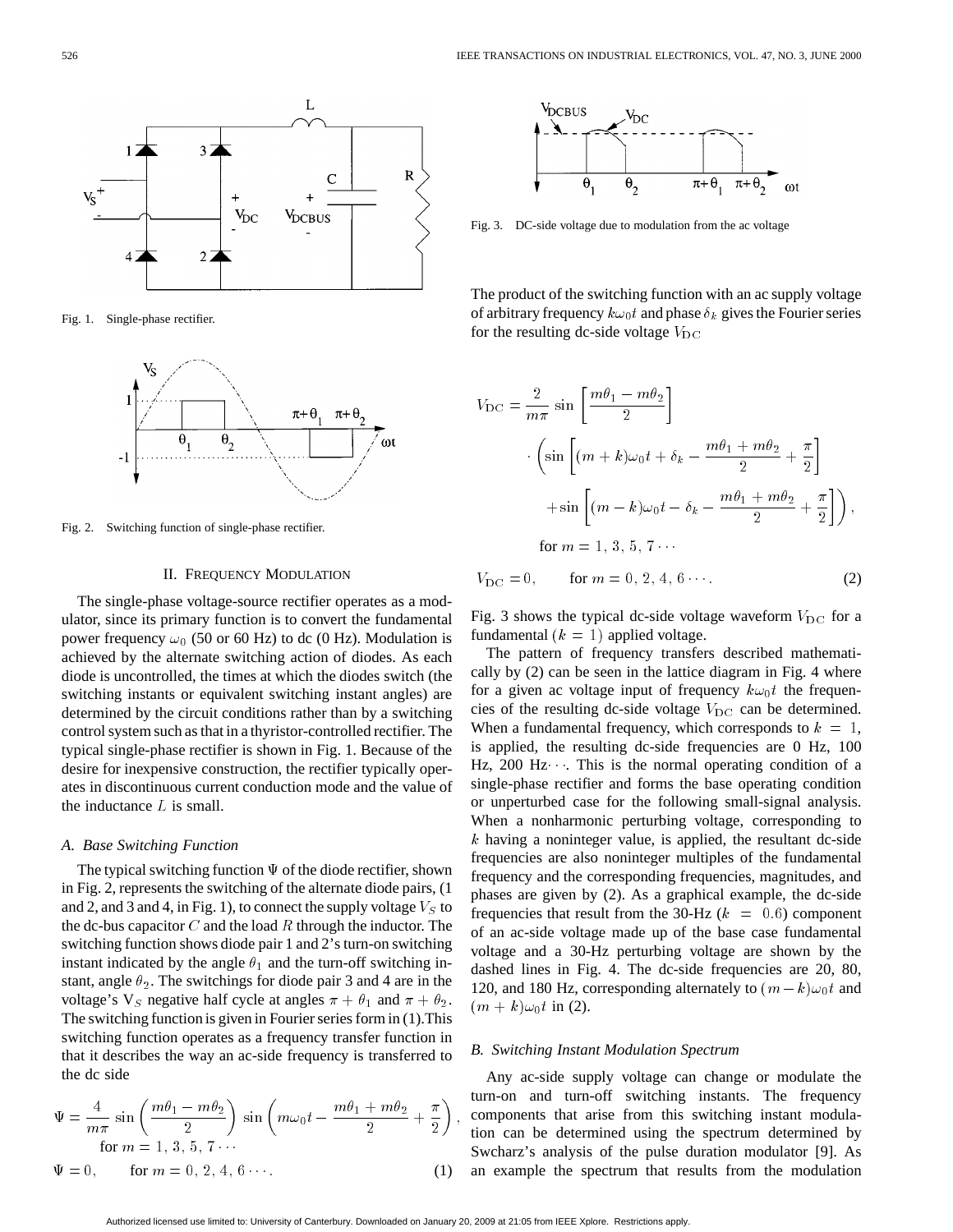

Fig. 4. DC-side voltage lattice diagram.

given in  $(3)$  where b is the magnitude of the variation

$$
\Delta\theta_1 = b \cos(k\omega_0 t + \delta_k) \text{ of the turn-on switching instant } \theta_1 \text{ is}
$$
\ngiven in (3) where *b* is the magnitude of the variation\n
$$
\Psi_{\text{Simod}} = \frac{2}{m\pi} [J_0(mb) - 1] \sin(m\omega_0 t - m\theta_1)
$$
\n
$$
- \frac{2}{\pi} \sum_{n=1}^{\infty} \frac{J_n(mb)}{m}
$$
\n
$$
\cdot \left[ \sin(m + nk)\omega_0 t - m\theta_1 + n\delta_k - \frac{n\pi}{2} \right]
$$
\n
$$
- \frac{2}{\pi} \sum_{n=1}^{\infty} \frac{J_n(mb)}{m}
$$
\n
$$
\cdot \left[ \sin(m - nk)\omega_0 t - m\theta_1 + n\delta_k - \frac{n\pi}{2} \right],
$$
\nfor  $m = 1, 3, 5 \cdots$ \n
$$
\Psi_{\text{Simod}} = 0, \quad \text{for } m = 2, 4, 6 \cdots
$$
\n(3)

This spectrum gives a complete frequency-domain representation of the switching instant modulation which is used as a frequency transfer function in the same way as the rectifier switching function  $\Psi$ . The rectifier switching spectrum and the switching instant modulation spectrum completely characterize the behavior of the single-phase rectifier.

# *C. Effect of Perturbing Voltage*

The single-phase rectifier is analyzed using a representative small perturbing voltage  $\Delta V$ , which is added to the fundamental supply voltage  $V_{AC}$ . In the shunt active filter situation, the response to  $\Delta V$  is the response of the single-phase rectifier to the small change in the supply voltage caused by the active filter current. The active filter will inject many harmonic current frequencies and so  $\Delta V$  could have many frequencies. As the response of the rectifier is linearized, superposition can be used to evaluate all the frequencies individually.

The perturbing voltage  $\Delta V$  has two effects in the singlephase rectifier. Firstly,  $\Delta V$  is modulated by  $\Psi$  to the dc side



Fig. 5. Frequency transfer mechanism for the single-phase rectifier.

(shown by the arrow labeled  $\bf{a}$  in Fig. 5 with the  $*$  indicating a time-domain multiplication). That is,  $\Delta V$  is multiplied by the base switching function and the result is a voltage on the dc side. Secondly,  $\Delta V$  causes the changing of the switching instants or angles from their normal unperturbed or base operating values (**c** in Fig. 5.) The resultant switching instant modulation spectrum then forms the frequency transfer function  $\Psi_{\text{Simod}}$ . This then modulates  $V_{AC}$  (**b** in Fig. 5) in the same way as  $\Psi$  modulates  $\Delta V$ . The two modulations, base and switching instant, characterize the response of the single-phase rectifier to  $\Delta V$  and the sum of the two is the dc-side voltage (**d** in Fig. 5). The dc-side filter admittance converts this voltage to a current which is then remodulated back to the ac side by both  $\Psi$  (**e** in Fig. 5) and  $\Psi_{\text{Simod}}$  (**f** in Fig. 5). The ac-side current that results from the application of  $\Delta V$  is the sum of the two effects (**g** in Fig. 5). In this analysis, it is assumed that  $\Delta V$  is sufficiently small so that the system has essentially constant operating point and behaves linearly around this point. This assumption ensures that the two effects can be evaluated separately and combined by superposition. It is also assumed that the effect of  $\Delta V$  modulated by the switching instant modulation  $\Psi_{\text{Simod}}$  is negligible as both are small.

In summary, two effects make up the transfer of ac-side voltage to dc-side voltage and the transfer from dc-side current to ac-side current. These are the direct transfer by the base switching and that due to the switching instant modulation. As long as the modulation of the switching instants can be determined, these two switching transfers allow the behavior of the rectifier to be characterized.

#### *D. Switching Modulation Linearization*

The change in each switching instant angle is determined by linearizing the switching condition about the operating point. The conditions governing both the turn on and turn off switching instants are shown in Fig. 6. The turn-on switching occurs when  $V_S$  exceeds  $V_{DCBUS}$ , which is assumed constant for this analysis. The operating point is defined by the switching instant angles  $\theta_1$  and  $\theta_2$ . The condition for the turn-on switching instant when  $\Delta V$  is added to the ac voltage is

$$
V_{\rm AC} + \Delta V - V_{\rm DC\,BUS} = 0.
$$
 (4)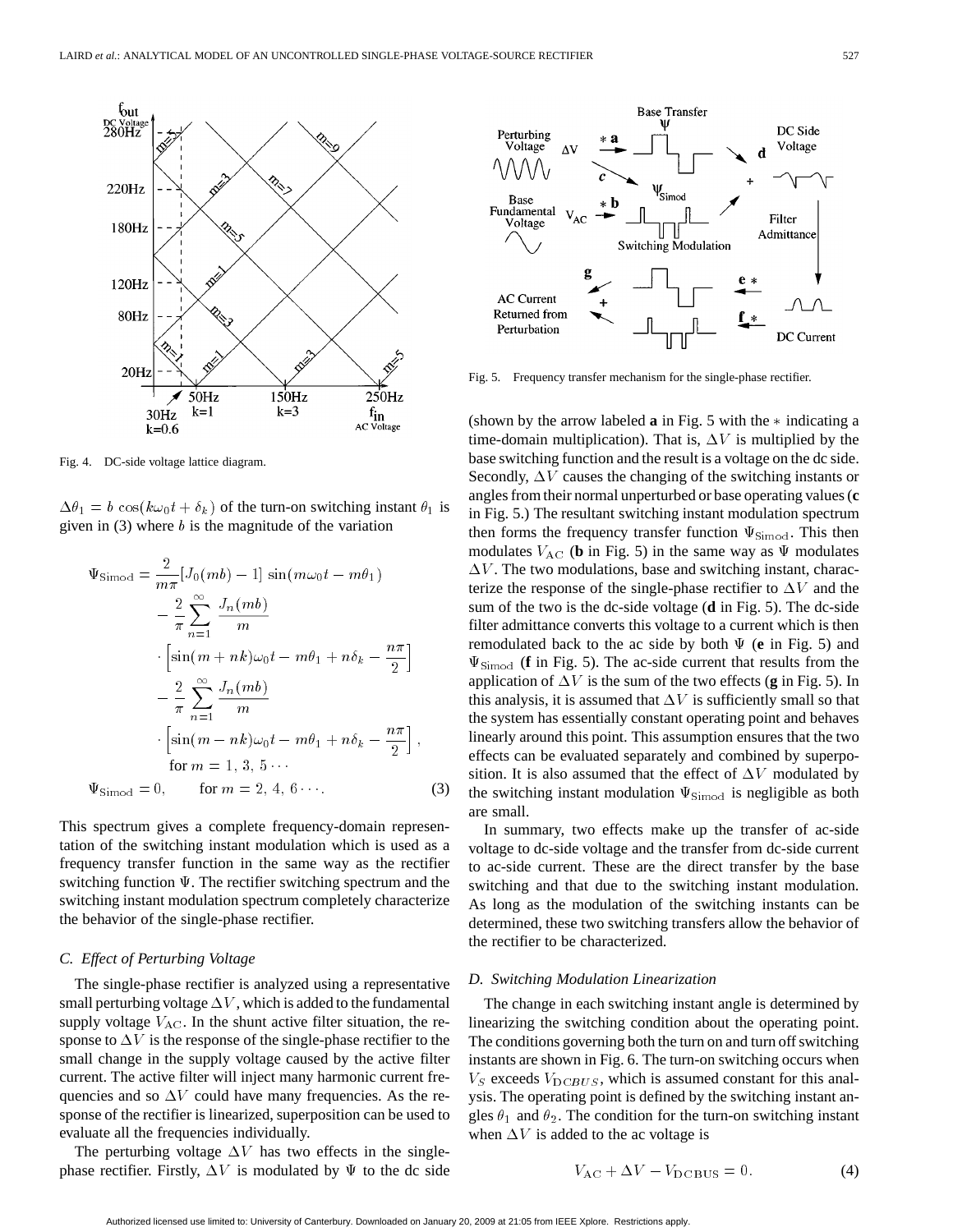

Fig. 6. Conditions to determine turn-on and turn-off switching instant modulations.

The base case fundamental ac voltage is

$$
V_{\rm AC} = A \sin \omega_0 t. \tag{5}
$$

Rearranging (4) and substituting  $\omega_0 t = \theta_1$  gives

$$
A \sin \theta_1 + \Delta V = V_{\text{DCBUS}}.\tag{6}
$$

Letting  $\theta_1 = \theta_1 + \Delta \theta_1$  and substituting this in (6) gives

$$
A\sin(\theta_1 + \Delta\theta_1) + \Delta V = V_{\text{DCBUS}}.\tag{7}
$$

Upon expansion, the  $\sin(\theta_1 + \Delta\theta_1)$  becomes

$$
\sin(\theta_1 + \Delta\theta_1) = \sin\,\theta_1\,\cos\,\Delta\theta_1 + \cos\,\theta_1\,\sin\,\Delta\theta_1. \tag{8}
$$

Then, using the linearizing approximations

$$
\sin \Delta \theta_1 \simeq \Delta \theta_1 \tag{9}
$$

and

$$
\cos \Delta \theta_1 \simeq 1 \tag{10}
$$

that are valid as long as  $\Delta\theta_1$  is sufficiently small (which is assumed to be the case for small applied  $\Delta V$ ) gives

$$
A \sin \theta_1 + A \cos \theta_1 \Delta \theta_1 + \Delta V = V_{\text{DC BUS}}.
$$
 (11)

At the switching instant

$$
V_{\text{DCBUS}} = V_{\text{AC}} = A \sin \theta_1 \tag{12}
$$

which means that

$$
A \cos \theta_1 \Delta \theta_1 + \Delta V = 0. \tag{13}
$$

Rearranging (13) gives

$$
\Delta\theta_1 = \frac{-\Delta V}{A \cos \theta_1} \tag{14}
$$



Fig. 7. Effective frequency of switching instant modulation.

which is the change  $\Delta\theta_1$  in the turn-on switching instant, defined by the angle  $\theta_1$ , for a given perturbing voltage  $\Delta V$  and fundamental magnitude A.

#### *E. Effective Frequency of Switching Instant Modulation*

The unperturbed switching of the single-phase rectifier occurs at twice the fundamental frequency. When a perturbing voltage  $\Delta V = V_k \sin(k\omega_0 t + \delta_k)$  is applied, the effect of that voltage on the switching instant modulation is determined by the interaction of the rectifier's twice fundamental switching and  $\Delta V$ . Fig. 7 shows how the switching action of the rectifier samples  $\Delta V$  at twice the fundamental frequency. The value of  $\Delta V$ that determines the switching instant variation is the value at each unperturbed switching instant. This value of  $\Delta V$  at three successive switching instants is evaluated in Fig. 7 in order to find the frequency of the change in the switching instant angle. (The negative half cycle of the ac voltage is shown inverted and the sign of  $\Delta V$  at the  $\pi + \theta_1$  switching instant is negated for clarity. This is equivalent to actual rectifier operation.) As the sampling occurs at twice fundamental frequency, a modulation or frequency shift occurs, meaning that the effective switching instant modulation frequency is different from the frequency of  $\Delta V$ . In order to determine this frequency, the values of  $\Delta V$ from (15) are shown for successive turn-on switching instants in  $(16)–(18)$ 

$$
\Delta V = V_k \sin(k\omega_0 t + \delta_k) \tag{15}
$$

for 
$$
\omega_0 t = \theta_1
$$

$$
\Delta V = V_k \sin(k\theta_1 + \delta_k) \tag{16}
$$

for  $\omega_0 t = \pi + \theta_1$ 

$$
\Delta V = V_k \sin(k\theta_1 + \delta_k + k\pi \pm \pi) \tag{17}
$$

for  $\omega_0 t = 2\pi + \theta_1$ 

$$
\Delta V = V_k \sin(k\theta_1 + \delta_k + 2k\pi). \tag{18}
$$

Authorized licensed use limited to: University of Canterbury. Downloaded on January 20, 2009 at 21:05 from IEEE Xplore. Restrictions apply.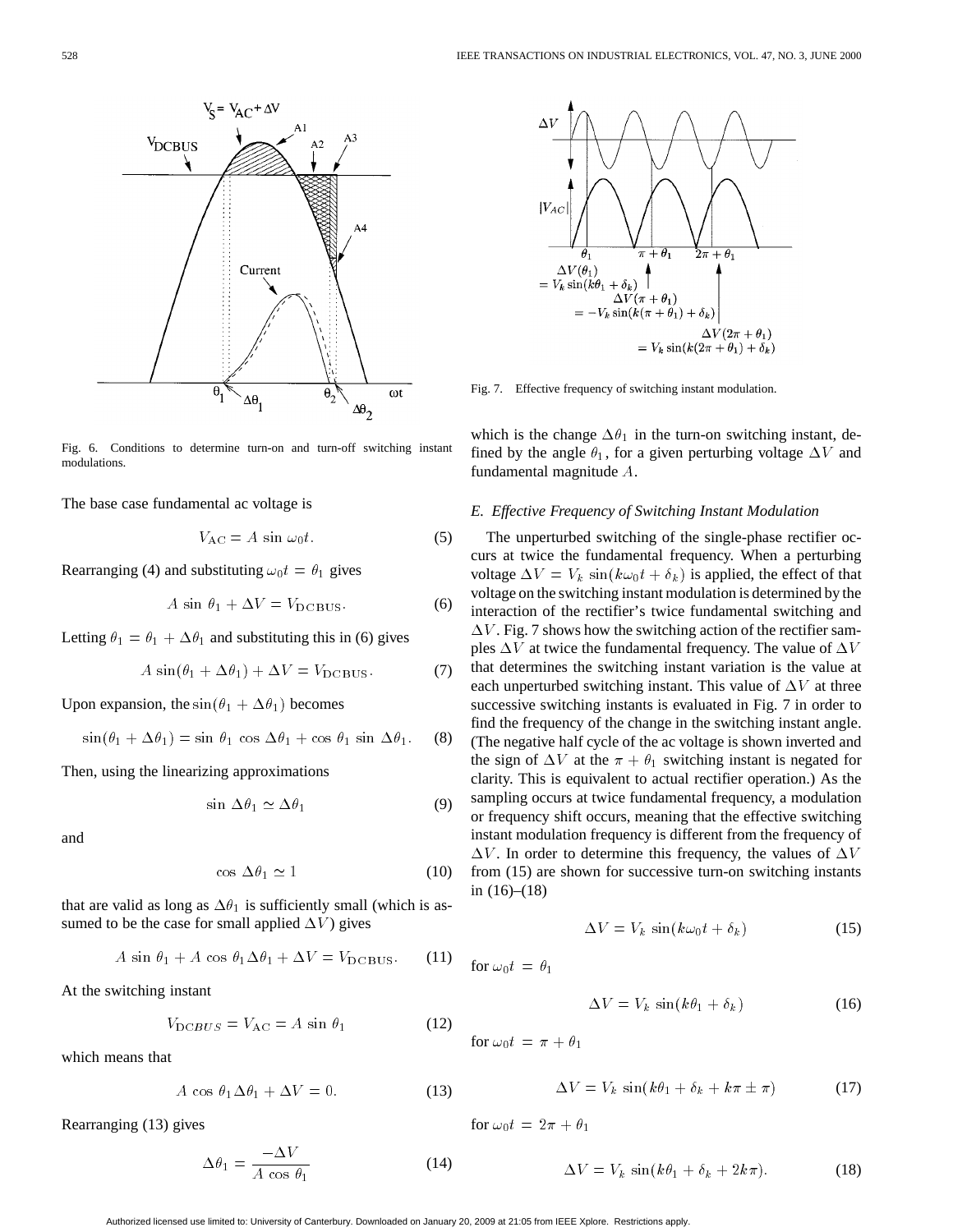

Fig. 8. Turn-on switching instant modulation validation.

Any function that produces these values at these switching instants is a valid effective switching instant modulation. One such function is ction that produces these values at these switching in-<br>
valid effective switching instant modulation. One such<br>
is<br>  $\Delta V_{\text{effective}} = V_k \sin((k - 1)\omega_0 t + \theta_1 + \delta_k).$  (19)

$$
\Delta V_{\text{effective}} = V_k \, \sin((k-1)\omega_0 t + \theta_1 + \delta_k). \tag{19}
$$

This means that a perturbing voltage  $\Delta V$  of frequency  $k\omega_0$  af- $\Delta V_{\text{effective}} = V_k \sin((k-1)\omega_0 t + \theta_1 + \delta_k).$  (19)<br>This means that a perturbing voltage  $\Delta V$  of frequency  $k\omega_0$  af-<br>fects the switching instant at a frequency  $(k-1)\omega_0$ . However, as this result is from possibly sub-Nyquist sampling (which is the situation shown in Fig. 7) other expressions that produce a valid  $\Delta V_{\text{effective}}$  can be developed. The choice of the effective frequency is arbitrary because an effective switching instant modthis result is from possibly sub-Nyquist sampling (which is the situation shown in Fig. 7) other expressions that produce a valid  $\Delta V_{\text{effective}}$  can be developed. The choice of the effective frequency is arbitrary because an  $(k+1)\omega_0$ , or any other frequency an odd multiple of  $\omega_0$  different to  $k$ . Each of these functions generates the same value for the switching instant modulation at each switching instant. That is, when the switching instant modulation is used in the switching instant modulation spectrum (3), the resultant frequency comto k. Each of these functions generates the same value for the switching instant modulation at each switching instant. That is, when the switching instant modulation is used in the switching instant modulation spectrum (3 lation purposes in this paper.

#### *F. Switching Instant Modulation Validation*

The switching instant modulation caused by the applied voltage  $\Delta V$  was measured using a time-domain Matlab/Simulink simulation of the rectifier. A 0.5% sinusoidal voltage ( $V_k = 1.5$ V) of frequency 45 Hz and phase  $\delta_k = 1.3708$ rad was added to the 50-Hz 230-Vrms fundamental voltage. The dc-bus voltage is 320 Vdc,  $\theta_1 = 1.3906$ , and  $\theta_2 = 1.9316$ , which is a reasonable approximation to a typical single-phase rectifier. The effect of  $\Delta V$  on the turn-on switching instants is shown in Fig. 8 by the light bars. As can be seen, these are well approximated by the dark bars which are calculated using (19) and (14). Each angular variation occurs at the same time instant but they are shown side by side in Fig. 8 for clarity. The mean absolute error in the switching instants is 4% for this case. Similarly accurate results are obtained for other perturbing frequencies.

# *G. Turn-Off Switching Instant Modulation*

The turn-off switching instant modulation is determined by equating the integral of the voltage applied to the dc-side inductor to zero. That is, the dc-side current returns to zero, the condition for the switch off, when the total integral volt seconds is zero. Fig. 6 shows the ac-side and dc-side voltages that determine this switching. The integral of the voltage across the inductor is ws the ac-side and dc-side voltages that de-<br>ing. The integral of the voltage across the<br> $(V_{AC} + \Delta V - V_{DCBUS}) d\theta = 0.$  (20)

$$
\int_{\theta_1}^{\theta_2 + \Delta \theta_2} (V_{\rm AC} + \Delta V - V_{\rm DCBUS}) d\theta = 0.
$$
 (20)

The modulation of  $\theta_2$  does not depend on the modulation of  $\theta_1$ , as the contribution to the integral from the modulation of  $\theta_1$ is negligibly small. It is, therefore, ignored. By separating the contributions in (20) and rearranging the limits, the individual effects can be found is, therefore, ignored. By separating the<br>
und rearranging the limits, the individual<br>  $(V_{AC} - V_{DCBUS}) d\theta +$  (21)

$$
\int_{\theta_1}^{\theta_2} (V_{\text{AC}} - V_{\text{DCBUS}}) \, d\theta + \tag{21}
$$

$$
\int_{\theta_2}^{\theta_2 + \Delta \theta_2} \Delta V \, d\theta +
$$
\n
$$
+ \Delta \theta_2 \qquad (V_{\rm AC} - V_{\rm DCBUS}) \, d\theta +
$$
\n(23)

$$
\int_{\theta_2}^{\theta_2 + \Delta \theta_2} (V_{\rm AC} - V_{\rm DC\,BUS}) d\theta +
$$
 (23)

$$
\int_{\theta_1}^{\theta_2} \Delta V \, d\theta = 0. \tag{24}
$$

The applied perturbing voltage  $\Delta V$  is

 $\Delta V = V_k \sin(k\omega_0 t + \delta_k).$  (25)

The ac fundamental voltage is

$$
V_{\rm AC} = A \sin \omega_0 t \tag{26}
$$

and the dc-bus voltage is

$$
V_{\text{DCBUS}} = A \sin \theta_1. \tag{27}
$$

The term from (21), which corresponds to areas A1 and A2 in Fig. 6, is zero, as this is the situation that determines the turn-off switching instant in the case where no  $\Delta V$  is applied (the base case). The effect of  $\Delta V$  in the interval from  $\theta_2$  to  $\theta_2 + \Delta \theta_2$  is situa<br>ve where it the i

$$
\int_{\theta_2}^{\theta_2 + \Delta \theta_2} \Delta V d\theta = \left[ \frac{-V_k}{k} \cos(k\theta + \delta_k) \right]_{\theta_2}^{\theta_2 + \Delta \theta_2}
$$
 (28)  

$$
= \frac{-V_k}{k} \sin(k\theta_2 + \delta_k) \sin k\Delta \theta_2
$$

$$
\begin{aligned}\n &\mathsf{L} \cdot \mathsf{L} \quad \mathsf{L} \mathsf{L} \mathsf{L} \mathsf{L} \mathsf{L} \mathsf{L} \mathsf{L} \mathsf{L} \mathsf{L} \mathsf{L} \mathsf{L} \mathsf{L} \mathsf{L} \mathsf{L} \mathsf{L} \mathsf{L} \mathsf{L} \mathsf{L} \mathsf{L} \mathsf{L} \mathsf{L} \mathsf{L} \mathsf{L} \mathsf{L} \mathsf{L} \mathsf{L} \mathsf{L} \mathsf{L} \mathsf{L} \mathsf{L} \mathsf{L} \mathsf{L} \mathsf{L} \mathsf{L} \mathsf{L} \mathsf{L} \mathsf{L} \mathsf{L} \mathsf{L} \mathsf{L} \mathsf{L} \mathsf{L} \mathsf{L} \mathsf{L} \mathsf{L} \mathsf{L} \mathsf{L} \mathsf{L} \mathsf{L} \mathsf{L} \mathsf{L} \mathsf{L} \mathsf{L} \mathsf{L} \mathsf{L} \mathsf{L} \mathsf{L} \mathsf{L} \mathsf{L} \mathsf{L} \mathsf{L} \mathsf{L} \mathsf{L} \mathsf{L} \mathsf{L} \mathsf{L} \mathsf{L} \mathsf{L} \mathsf{L} \mathsf{L} \mathsf{L} \mathsf{L} \mathsf{L} \mathsf{L} \mathsf{L} \mathsf{L} \mathsf{L} \mathsf{L} \mathsf{L} \mathsf{L} \mathsf{L} \mathsf{L} \mathsf{L} \mathsf{L} \mathsf{L} \mathsf{L} \mathsf{L} \mathsf{L} \mathsf{L} \mathsf{L} \mathsf{L} \mathsf{L} \mathsf{L} \mathsf{L} \mathsf{L} \mathsf{L} \mathsf{L} \mathsf{L} \mathsf{L} \mathsf{L} \mathsf{L} \mathsf{L} \mathsf{L} \mathsf{L} \mathsf{L} \mathsf{L} \mathsf{L} \mathsf{L} \mathsf{L} \mathsf{L} \mathsf{L} \mathsf{L} \mathsf{L} \mathsf{L} \mathsf{L} \mathsf{L} \mathsf{L} \mathsf{L} \mathsf{L} \mathsf{L} \mathsf{L} \mathsf{L} \mathsf{
$$

As long as  $k\Delta\theta_2$  is sufficiently small, the two cosine terms add to zero. The  $(\sin k\Delta\theta_2)/(k)$  contribution is proportional to  $\Delta\theta_2$ when  $\Delta \theta_2 \rightarrow 0$ . This means that the contribution of this integral can be ignored if the other terms contributing to the total integral are significantly larger than  $\Delta\theta_2$ . The effect of  $V_{AC}$  in the interval  $\theta_2$  to  $\theta_2 + \Delta \theta_2$  (23), which corresponds to areas A3 and A4 in Fig. 6, is

$$
\int_{\theta_2}^{\theta_2 + \Delta \theta_2} (V_{AC} - V_{DCBUS}) d\theta
$$
  
=  $[-A \cos \theta - A\theta \sin \theta_1]_{\theta_2}^{\theta_2 + \Delta \theta_2}$ .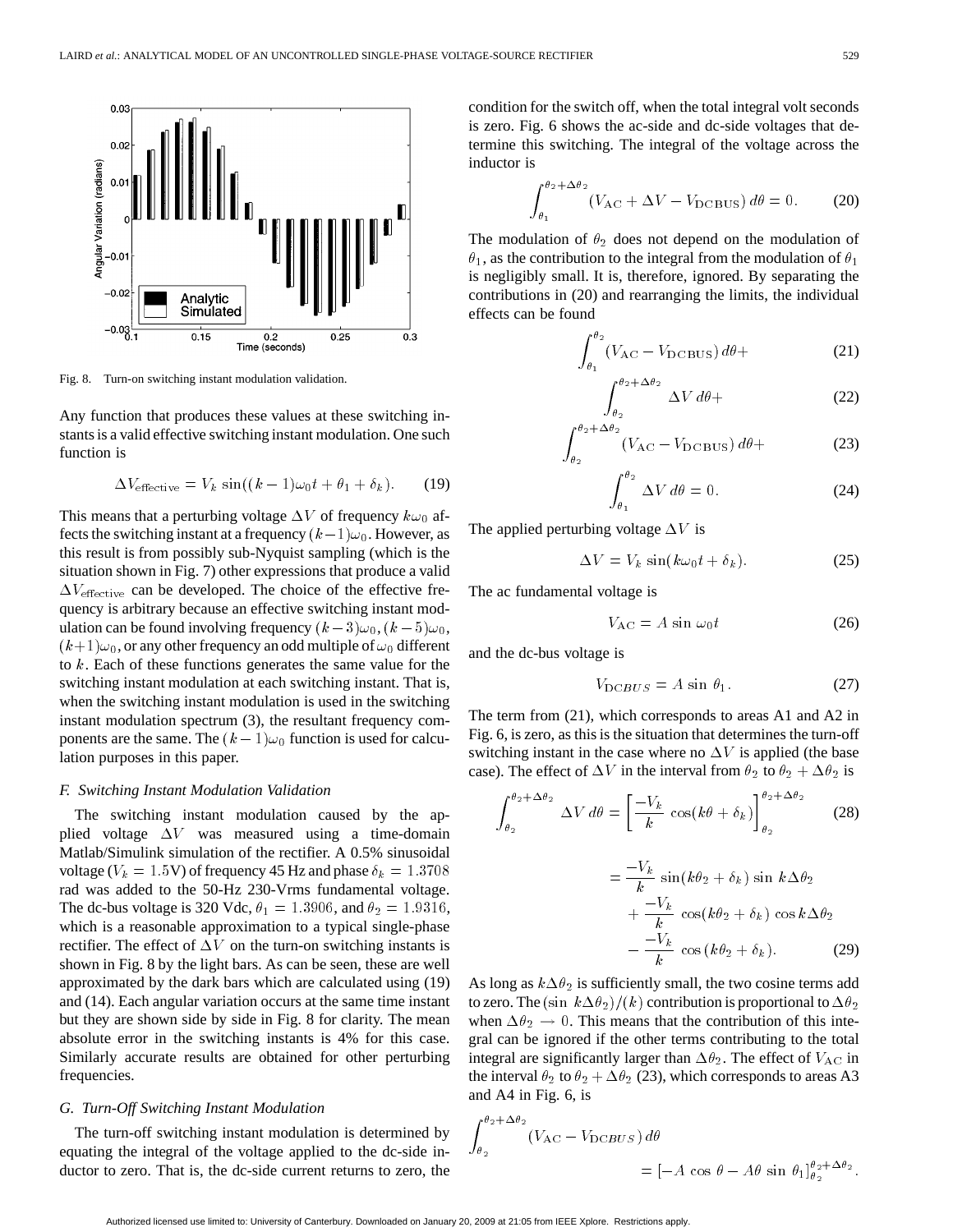

Fig. 9. Turn-off switching instant modulation validation

By grouping the terms and making the small value approximations (9) and (10), the contribution of this term is ms and making the small value approxima-<br>the contribution of this term is<br> $\Delta \theta_2 A(\sin \theta_2 - \sin \theta_1).$  (30)

$$
\Delta \theta_2 A (\sin \theta_2 - \sin \theta_1). \tag{30}
$$

The final term (22) is the effect of  $\Delta V$  during the interval  $\theta_1$  to  $\theta_2$ <br>  $\int^{\theta_2}$  $\theta_2$ 

$$
\int_{\theta_1}^{\theta_2} \Delta V \, d\theta = \left[ -\frac{V_k}{k} \cos(k\theta + \delta_k) \right]_{\theta_1}^{\theta_2}
$$

$$
= \frac{V_k}{k} [\cos(k\theta_1 + \delta_k) - \cos(k\theta_2 + \delta_k)]. \tag{31}
$$
Attheturn-off switching instant $\omega_0 t = \theta_2$  and  $\theta_1 = \omega_0 t - \theta_2 + \theta_1$ ,

so substituting for  $\theta_1$  and  $\theta_2$  then simplifying gives fswitching instant<br>ig for  $\theta_1$  and  $\theta_2$  th<br> $k\omega_0 t + \delta_k - \frac{k\theta_2}{2}$ 

ttheturn-off switching instant
$$
\omega_0 t = \theta_2
$$
 and  $\theta_1 = \omega_0 t - \theta_2 + \theta_1$ ,  
substituting for  $\theta_1$  and  $\theta_2$  then simplifying gives  

$$
\frac{2V_k}{k} \sin\left(k\omega_0 t + \delta_k - \frac{k\theta_2}{2} + \frac{k\theta_1}{2}\right) \sin\left(\frac{k\theta_1}{2} - \frac{k\theta_2}{2}\right).
$$
(32)

Using the same sampling approach as previously described in  $(15)$ – $(18)$  gives the effective frequency and phase of the turn-off switching instant modulation due to applied  $\Delta V(25)$ . By then taking the two nonzero integral results (30) and the sampled<br>
(32) and making their sum zero, the turn-off switching instant<br>
modulation  $\Delta \theta_2$  is<br>  $2V_k \sin \left( \frac{k\theta_1 - k\theta_2}{R} \right)$ (32) and making their sum zero, the turn-off switching instant modulation  $\Delta \theta_2$  is

modulation 
$$
\Delta \theta_2
$$
 is  
\n
$$
\Delta \theta_2 = \frac{2V_k \sin\left(\frac{k\theta_1 - k\theta_2}{2}\right)}{kA(\sin \theta_2 - \sin \theta_1)}
$$
\n
$$
\cdot \sin\left((k-1)\omega_0 t + \theta_2 + \delta_k + \frac{k\theta_1 - k\theta_2}{2}\right).
$$
\n(33)

Note that  $\Delta \theta_2$  does not depend on the inductance value L except through the dependence of the operating points  $\theta_1$  and  $\theta_2$ on the inductance. Validation of the analysis is shown in Fig. 9 with the simulated variation (lighter bars) matching those calculated (darker) with (33). The mean absolute error is 4%. The operating condition is the same as that for the previous turn-on switching instant example in Fig. 8. The frequency of the perturbing voltage is 123 Hz at phase  $\delta_k = \pi$  and the magnitude  $V_k = 1.5$ . ( $V_k \approx 0.5\%$  of the fundamental magnitude.)



Fig. 10. Phase dependency of front switching instant modulation at fifth harmonic frequency, 250 Hz. (Darkest bar:  $\delta_k = 0$ ; lightest bar:  $\delta_k = \pi$ .)

# III. FREQUENCY TRANSFER COMPARISON

Once the operating point is determined, the base case transfer function  $\Psi$  is set. Repeated calculation of different frequency transfers involves only the recalculation of the switching instant modulation spectra  $\Psi_{\text{Simod}}$  and the convolution of the spectra. It was found that, if the applied frequency is a noninteger multiple of the fundamental frequency, accurate results can be found using only the first-order dc-side frequencies from the switching instant modulation spectrum. This corresponds to calculating only the  $n = 1$  terms in (3). This allows the switching modulation frequency transfer to be quickly calculated. When harmonic frequencies (both noncharacteristic and characteristic) are applied, it is necessary to calculate a number of higher order,  $n = 2, 3, 4, \dots$ , terms from the switching instant modulation spectrum equation (3), as these terms produce the same frequencies as the first-order  $n = 1$  terms. If a perturbing voltage that is a characteristic harmonic voltage,  $\Delta V = V_k \sin(k\omega_0 t + \delta_k)$ ,  $k = 1, 3, 5, \dots$ , is applied, the switching instant modulation is a constant zero-frequency value for both the turn-on and the turn-off switching instant. This strongly couples any applied characteristic harmonic voltage to the dc-side voltage at zero frequency. As the dc-side admittance is very high at low frequencies, this coupling of the characteristic harmonic to zerofrequency dc-side voltage produces a very large effect on the dc current. It may be that this coupling is sufficient to change the operating point defined by  $\theta_1$  and  $\theta_2$ . This is not investigated in this paper, but will require further investigation. The switching instant modulation effect is strongly dependent on the phase  $\delta_k$ of  $\Delta V$  at characteristic harmonic frequencies. Fig. 10 shows the turn-on switching instant modulation that occurs when a fifth harmonic (250 Hz) perturbing voltage is applied with a phase  $\delta_k$  which varies from 0 (darkest bar) to  $\pi$  (lightest bar). (As previously, the switchings are coincident but are shown side by side for clarity.) The modulation is constant at each switching for the same phase, but different phases produce different amplitudes of switching modulation. At a certain phase, the characteristic harmonic perturbing voltage does not modulate the switching instant as the perturbing voltage is zero at each switching instant. As a result, the single-phase rectifier exhibits a phase-dependent response at characteristic harmonic frequencies.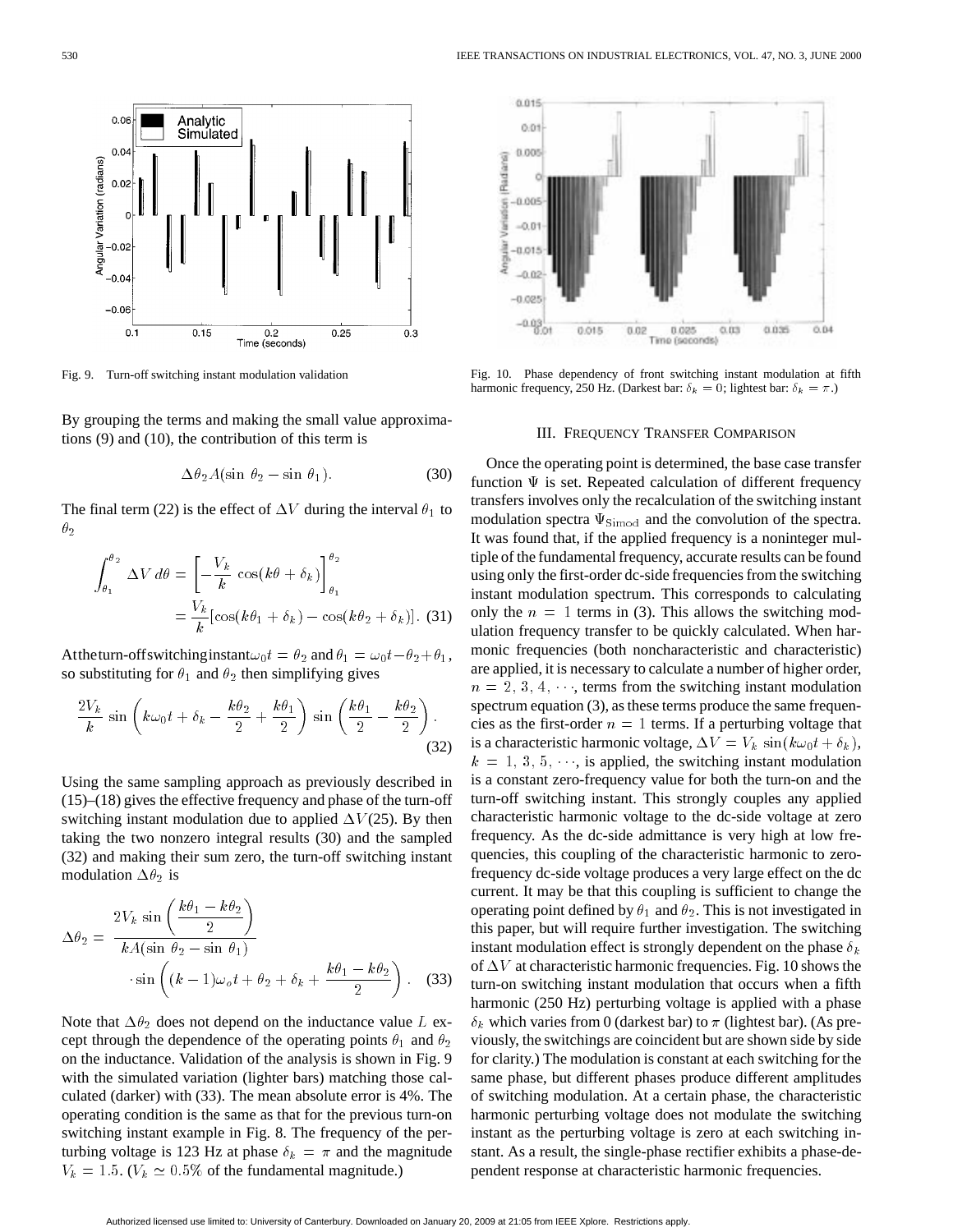





Fig. 12. AC voltage to ac current transfer lattice

Inordertovalidatethefrequency-domainanalysisofthesinglephase rectifier, a time-domain simulation was performed using Matlab/Simulink. The rectifier was simulated with only the fundamental supply voltage applied to form the base case. Then, the system was simulated again with a perturbing voltage  $\Delta V$ added to the fundamental supply voltage. The difference between the two results is the response to the applied  $\Delta V$ . Fig. 11 shows the ac-side current that results from an applied voltage  $\Delta V$  of magnitude 3 V, frequency 90 Hz, and phase 0 for both the time-domain simulation (gray bars) and the frequency-domain model (dark bars). The match is very good in both the magnitude and phase with the mean error 4%. Also shown by the white bars is the result from the frequency domain model if the switching instant modulation is ignored. The accuracy of this approach is lower.

The smaller terms at frequencies 30 Hz, 50 Hz, 70 Hz, 130 Hz,  $150$  Hz $\cdots$  are due to second-order effects, meaning that they are theresultofconvolutionoftwofirst-orderfrequencycomponents. They match the time-domain simulation results relatively well, even though it was not the intention to produce a model accurate in the second-order frequency products in this example. The analysis ignoring the switchinginstant modulation (white bars in Fig. 11) does not produce these terms.The first-order frequencies

present in the ac current (those with the large magnitudes at 10 present in the ac current (those with the large magnitudes at 10 Hz, 90 Hz, 110 Hz, 190 Hz $\cdots$ ) are as shown in Fig. 12. This lattice diagram shows, for clarity, only the first-order frequency couplings, but can be extended to include the second-order and other higher order couplings. The lattice can represent the full matrix of frequency couplings, including the switching instant modulation effects. It can, therefore, be used to determine the interaction of the rectifier with the ac system [10].

# IV. CONCLUSIONS

This paper has presented a frequency-domain analytical model of the single-phase voltage-source rectifier. The accuracy of the analysis and model has been confirmed by comparison of results to those obtained from time-domain simulation. The two effects that dominate the behavior of the rectifier are the transfer of any applied voltage to the dc side by the base switching function and the transfer of frequencies to the dc side due to the modulation of the switching instants. The switching instant modulations have been determined by linearizing the switching conditions, and this approximation has proved suitably accurate. The phase dependency of the switching instant modulation at characteristic harmonics was demonstrated. Ignoring the effect of switching instant modulation makes the model inaccurate. The rectifier model provides complete characterization of the methods and behavior of the modulation of frequency components by the rectifier. Such understanding of the mechanisms allows the interaction of the single-phase rectifier with the ac system to be determined. This means that the implications of design choices on the power quality effects of the rectifier itself and any power conditioning equipment installed with the rectifier can be found. By using the frequency domain, it will be possible to include the characteristics of the rectifier into the design considerations of any power conditioner control system.

#### **REFERENCES**

- [1] G. T. Heydt, *Electric Power Quality*. West Lafayette, IN: Stars in a Circle, 1991.
- [2] J. Arrillaga, D. A. Bradley, and P. S. Bodger, *Power System Harmonics*. Chichester, U. K.: Wiley, 1985.
- [3] A. R. Wood and J. Arrillaga, "HVDC convertor waveform distortion: A frequency domain approach," *Proc. IEE—Generation, Transmission Distribution*, vol. 142, no. 1, pp. 88–96, 1996.
- [4] F. Z. Peng and J. S. Lai, "Application considerations and compensation characteristics of shunt active and series active filters in power systems," in *Proc. Int. Conf. Harmonics and Quality of Power*, Las Vegas, NV, 1996, pp. 12–20.
- [5] M. Sakui and H. Fujita, "An analytic method for calculating harmonic currents of a three-phase diode bridge rectifier with dc filter," *IEEE Trans. Power Electron.*, vol. 9, pp. 631–637, Nov. 1994.
- [6] H. Akagi, "Control strategy and site selection of a shunt active filter for damping of harmonic propagation in power systems," *IEEE Trans. Power Delivery*, vol. 12, pp. 354–363, Jan. 1997.
- [7] B. C. Smith, N. R. Watson, A. R. Wood, and J. Arrillaga, "Harmonic tensor linearization of HVDC converters," *IEEE Trans. Power Delivery*, vol. 13, pp. 1244–1250, Oct. 1998.
- [8] S. Todd, A. R. Wood, and P. S. Bodger, "An s-domain model of an HVDC converter," *IEEE Trans. Power Delivery*, vol. 12, pp. 1723–1729, Oct. 1997.
- [9] M. Swcharz, W. R. Bennet, and S. Stein, *Communications Systems and Techniques*. New York: McGraw-Hill, 1966.
- [10] E. V. Larsen, D. H. Baker, and J. C. McIver, "Low order harmonic interaction on AC/DC systems," *IEEE Trans. Power Delivery*, vol. 4, pp. 493–501, Jan. 1989.